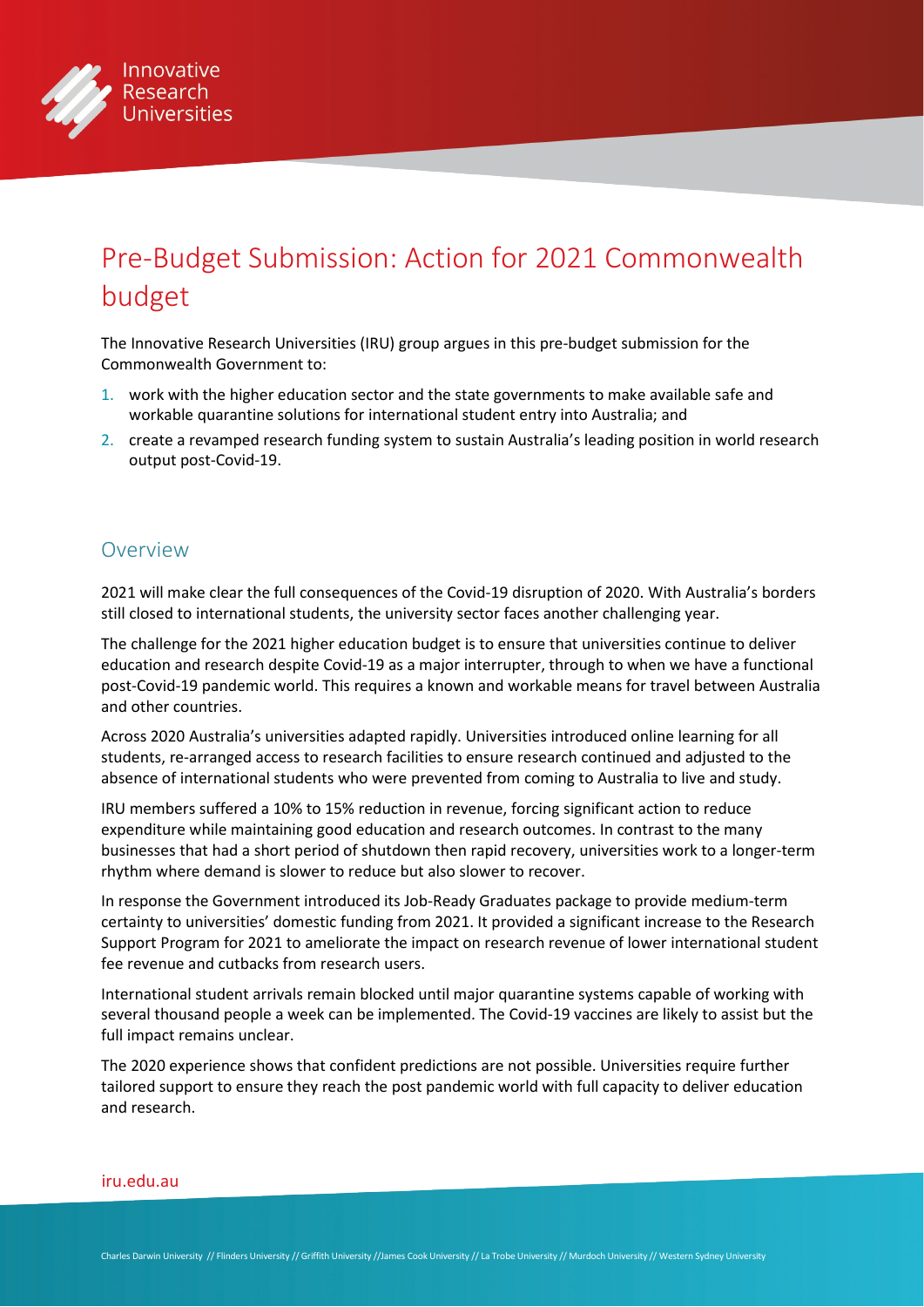

## A functioning international student entry system

By the end of 2020, international higher education commencements were down by 23%. The longer the Covid-19 restrictions prevent students from entering Australia, the greater the longer-term impact on Australia as a major international education hub.

The average [i](#page-3-0)nternational student spends \$100,000 per year while in Australia.<sup>*I*</sup> Much of this is spent beyond the fee for education on accommodation, food, domestic travel and entertainment, providing valuable support to a wide range of other industries. The expenditure beyond fees occurs when students are in Australia – not studying online at home. The Australian Government estimates that international education supports at least 250,000 jobs in the broader Australian economy.<sup>[1](#page-1-0)</sup>

The data on international student numbers is for 2020 – see figure one. For 2021 the picture is far worse. IRU members are facing a 30 to 50% decline in international students in first semester 2021 compared to 2019.

Existing students at the beginning of 2020 did their best to maintain enrolment studying online, whether from Australia or from their home countries. As they complete studies, they are not being replaced by as many new commencing students. The challenge is the willingness of prospective students to choose Australia while learning remains online.



#### **Figure one: Commencing international students 2019 compared with 2020**

<span id="page-1-0"></span><sup>1</sup> [https://ministers.dese.gov.au/tudge/supporting-international-students-support-australian-](https://ministers.dese.gov.au/tudge/supporting-international-students-support-australian-jobs#:%7E:text=International%20students%20are%20extremely%20important,to%20become%20great%20Australian%20citizens)

[jobs#:~:text=International%20students%20are%20extremely%20important,to%20become%20great%20Australian](https://ministers.dese.gov.au/tudge/supporting-international-students-support-australian-jobs#:%7E:text=International%20students%20are%20extremely%20important,to%20become%20great%20Australian%20citizens) [%20citizens.](https://ministers.dese.gov.au/tudge/supporting-international-students-support-australian-jobs#:%7E:text=International%20students%20are%20extremely%20important,to%20become%20great%20Australian%20citizens)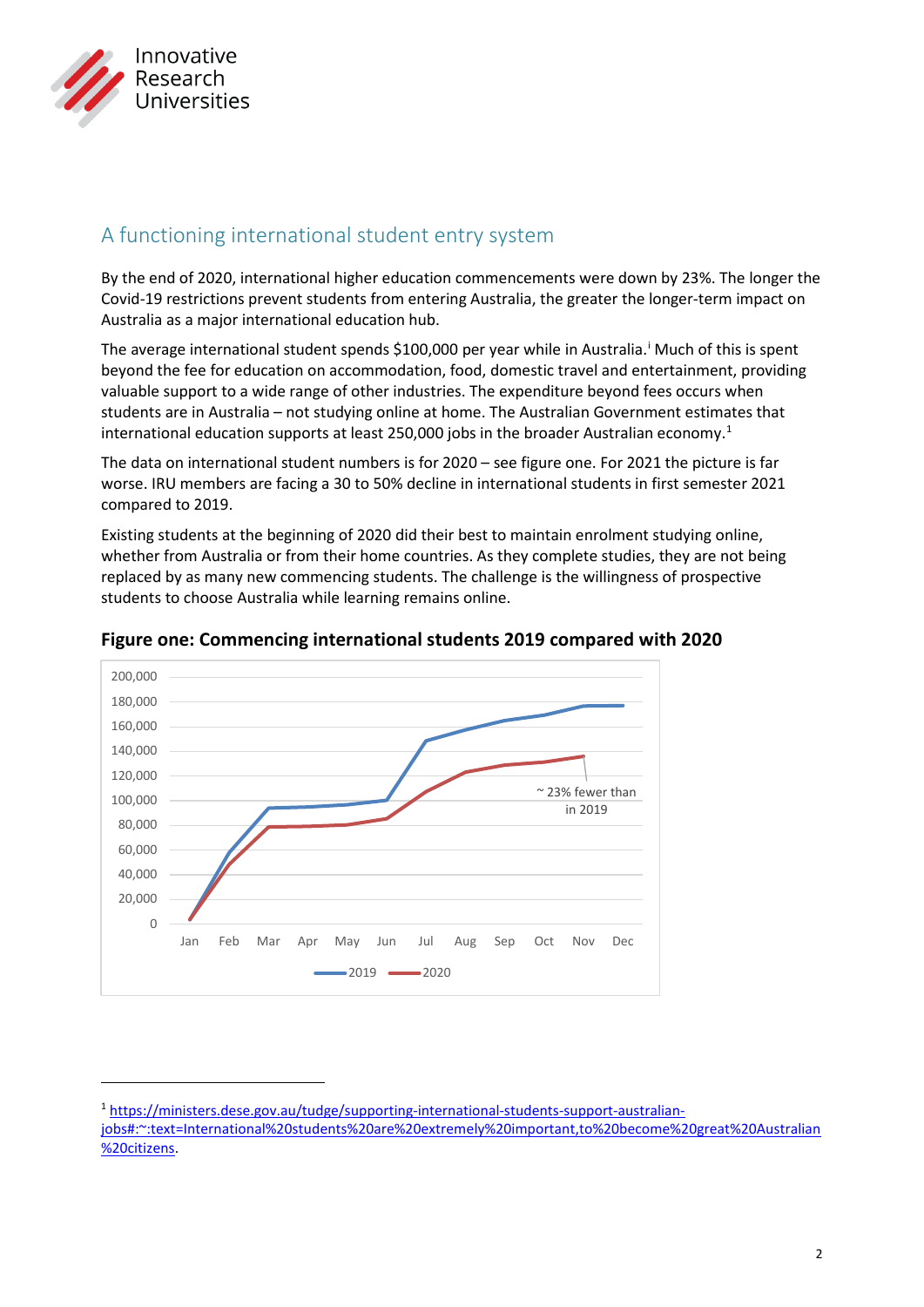

The impact is greater for those considering for the first time where to study. Universities would normally see another 80,000 higher education students enter Australia in the middle of the year, but in 2020 second semester came and went without new arrivals and fewer students commencing online.

Consistent with Australia's great success in avoiding community transmission of Covid-19, we need a large-scale quarantine and monitoring system that learns from the various initiatives over recent months. Universities and their prospective students understand that a quarantine period is the safest way to protect themselves and the wider community, even when a vaccine is available worldwide, to identify those few infected individuals.

These include students at Howard Springs in Northern Territory, sporting events such as the Australian Open and some groups of seasonal workers.

The other major hubs for international education of UK, US, and Canada are open to student travel. The low risk of Covid-19 in Australia may appear a factor to favour Australia, but students need to be able to come here to gain from that low risk of disease. For many students, there is no greater risk in the US or UK than in their home country. Hence the market is moving to those countries students can go to, away from those with border restrictions.

**The Commonwealth Government needs to work with the higher education sector and the state governments to make available safe and workable quarantine solutions for international student entry into Australia.**

### Long-term support for research capacity

The Commonwealth Government's 2020 Budget commitment of an additional one billion dollars to the Research Support Program in 2021 is the first step towards a revamped research funding system to sustain Australia's leading position in world research. It is the major injection of funding that IRU called for when Covid-19 hit Australia early in 2020. Without this step, university research capacity would be substantially damaged.

The investment targets universities' main research fund where they determine the directions ahead and the staff and resources needed to achieve them. No government has invested so much additional money into that fund since it was created in 2001.

Australia's production of around 3% of world research is proportionately higher than Australia's proportion of world GDP and well ahead by population. The related measures to stimulate change, focusing on integrating universities with research end-users will encourage better outcomes and test out options.

The Research Sustainability Program is one-off. It responds to the immediate challenge.

Through its Research Sustainability advisory group, the Government now needs to construct the longterm system Australia's research system requires, one that is realistic about the breadth of inputs from research end-users, governments and international students paying for university education.